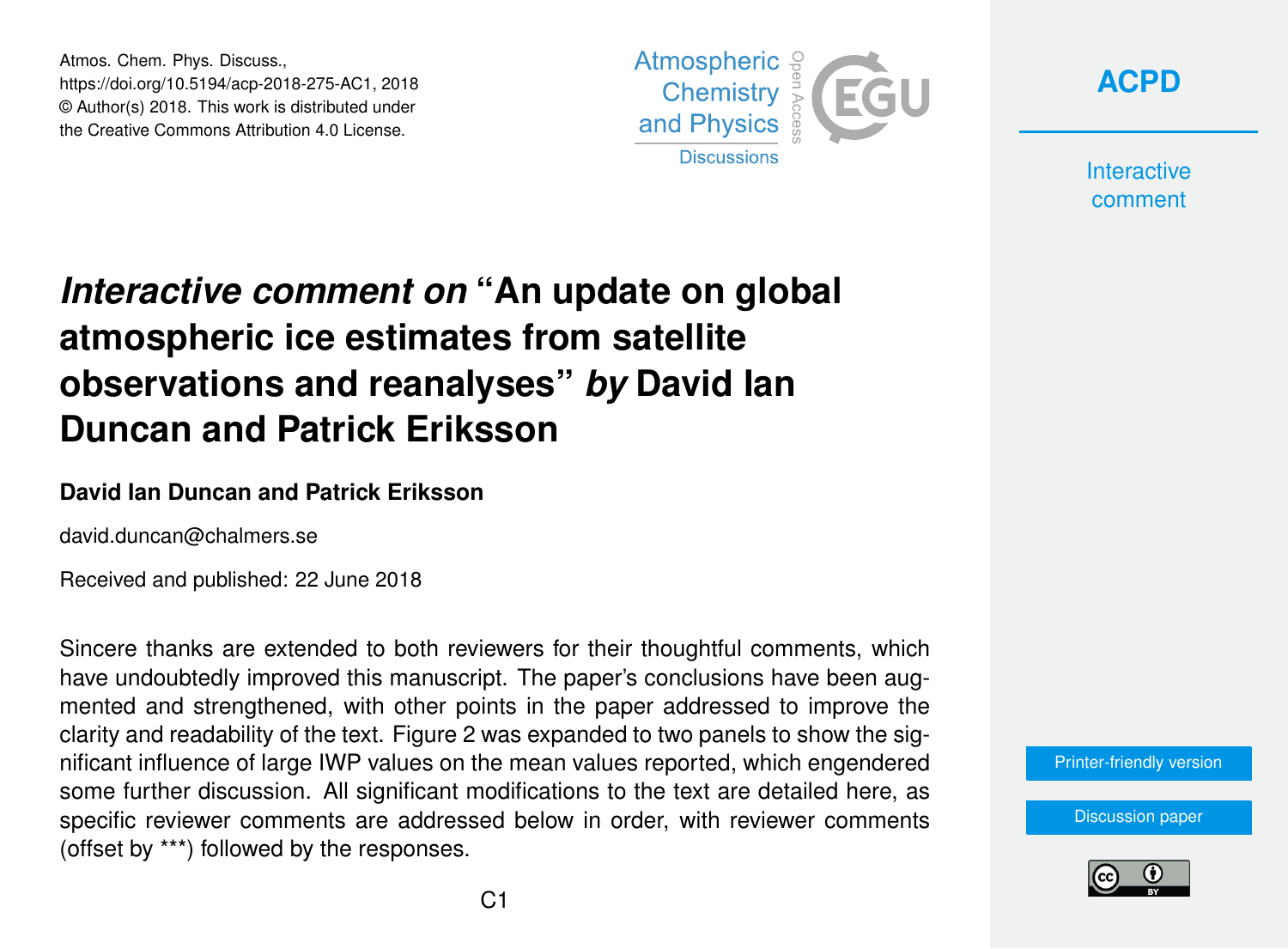Referee #1:

\*\*\* 2. My only major methodological comment is related to the different time frames chosen for each dataset displayed in Figure 1. DARDAR uses 2008-2015, SI 2013, and the other datasets 2015. Can the authors surmise whether interannual variability diminishes the value of the comparisons? I'm not sure how to offer any constructive suggestions that can assuage any fears related to this issue. Could the reanalysis datasets be analyzed for the 2008-2015 period to illustrate the importance of IWP interannual variability?

A sentence was added to Section 3: "To ensure that 2015 is not an outlier for IWP and that interannual IWP variability is not a big concern, ERA5 gloal means were analysed and found to vary by about 1% year to year, with 2015 being a typical year." To elaborate on this slightly, attached is a plot of ERA5 zonal mean IWP for 7 recent years of data, sampled daytime-only and displayed as in Fig. 3 of the manuscript. This view shows that while there is some variability in the distribution of IWP zonally and globally from year to year, it is on order 1% for the global mean and varies by a few percent at most latitude bands, with greatest variability seen around the equator, presumably dependent on ITCZ fluctuations and ENSO. ERA5 mean IWP for 60N-60S in 2015 is 67.1g/m2, whereas for instance 2013, 2014, and 2016 are 66.4, 66.8, and 67.8, respectively.

Minor Comments:

\*\*\* 1. Any particular reason why MERRA was chosen versus MERRA-2?

1. MERRA-2 was indeed used throughout the study, though the style of referring to it as just 'MERRA' after the initial introduction as MERRA-2 was admittedly confusing. All mentions of MERRA have been amended to MERRA-2 in the revised manuscript.

\*\*\* 2. Page 5, Line 8: The authors state that GPM provides estimates of precipitating IWP. I would argue that IWP should theoretically be possible to retrieve using the high



**Interactive** comment

[Printer-friendly version](https://www.atmos-chem-phys-discuss.net/acp-2018-275/acp-2018-275-AC1-print.pdf)

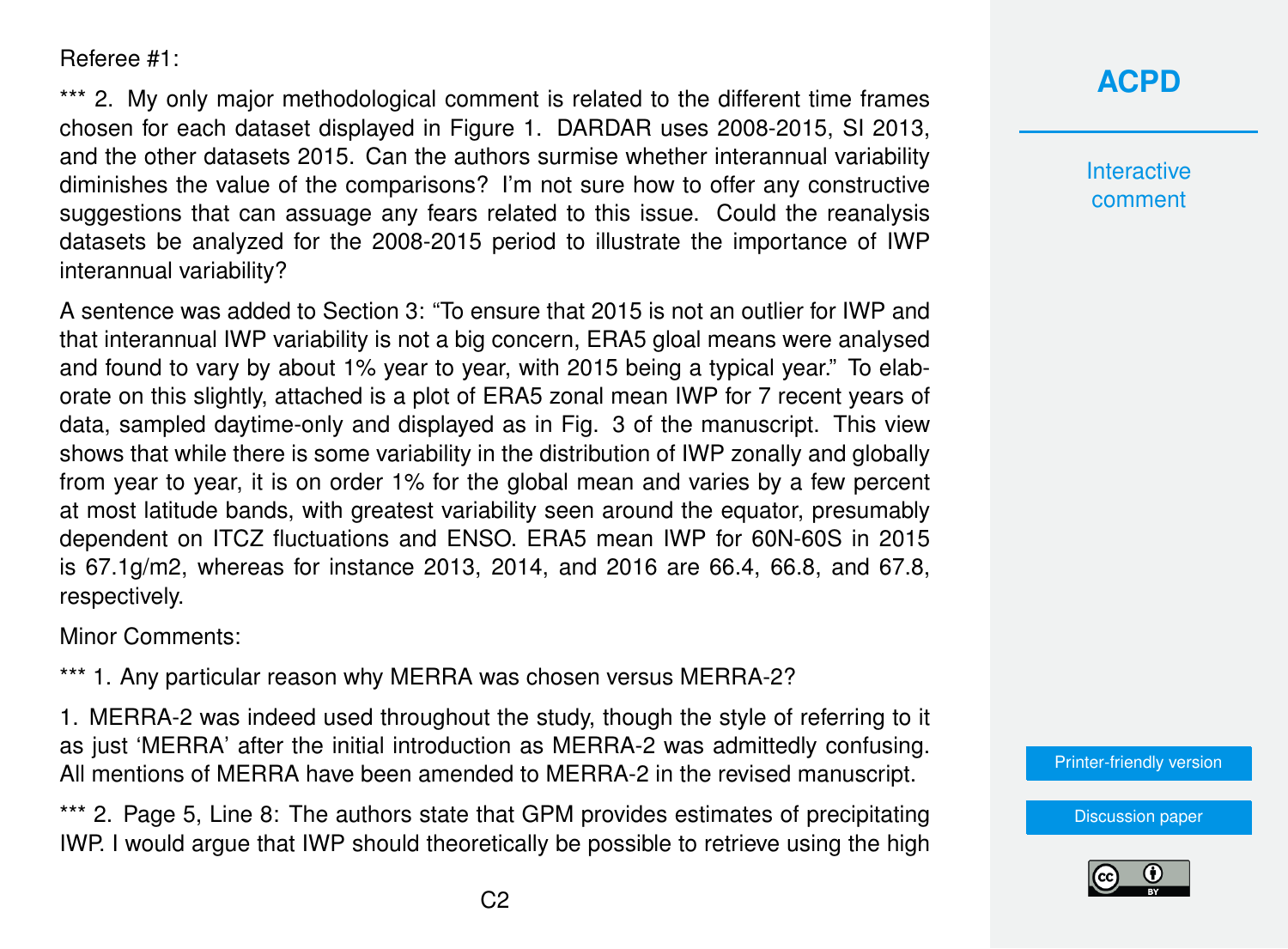GPM radiometer frequencies under many non-precipitating circumstances. For example, thick tropical cirrus sometimes pose a radiometer precipitation retrieval problem due to a tangible scattering signature.

2. It is true that the GPM radiometer (GMI) does have sensitivity to cloud ice given its 166GHz and 183GHz channels. However, as stated in Section 2.1, the GPM radiometer algorithm is a Bayesian retrieval driven by the sensitivities of the GPM radar, DPR. Effectively, if DPR does not see a hydrometeor, then the GPM radiometer algorithm will not see it either, because the a priori database is built upon what the radar sees. At least for rain, this is recognised as a shortcoming for the radiometer algorithm since valuable signal is wasted for light rain scenes below the detectability threshold of DPR, and efforts are underway to exploit this in subsequent product versions. To the authors' knowledge, no similar activity is currently underway to use GMI for cloud ice retrieval.

\*\*\* 3. Page 6, lines 10-14: The authors state that A-Train co-locations were not used. but how large were the subsampled "swaths" in the reanalysis datasets to mimic A-Train orbital patterns? Were just the longitudinal belts at 13:30 local time progressively sampled in the reanalysis datasets? If so, were the longitudinal belts only one grid point, or many grid points wide? I'm slightly confused about the mechanics used to extract subsampled reanalysis grid points used in the analysis. Please provide further details so other investigators can replicate or adopt a similar strategy in future studies.

3. As mentioned in Section 4 on vertical profiles, for the global analysis the reanalyses were similarly sliced up longitudinally to better populate the fields for comparison with the satellite datasets, with widths of 45 degrees (or 3 hours). To clarify the initial description, the width of gridded data sampled has been inserted into the text: "...sampled daily at about the satellites' crossing time with a width of  $45a\ddot{\theta}$  longitude."

\*\*\* 4. Page 6, Line 34: Was the 6 pixel DARDAR average chosen arbitrarily, or was there a physical reason that this averaging strategy was adopted? The MODIS, SI, and GPM-AMSR2 dataset probably all have different effective footprint sizes used for their

# **[ACPD](https://www.atmos-chem-phys-discuss.net/)**

**Interactive** comment

[Printer-friendly version](https://www.atmos-chem-phys-discuss.net/acp-2018-275/acp-2018-275-AC1-print.pdf)

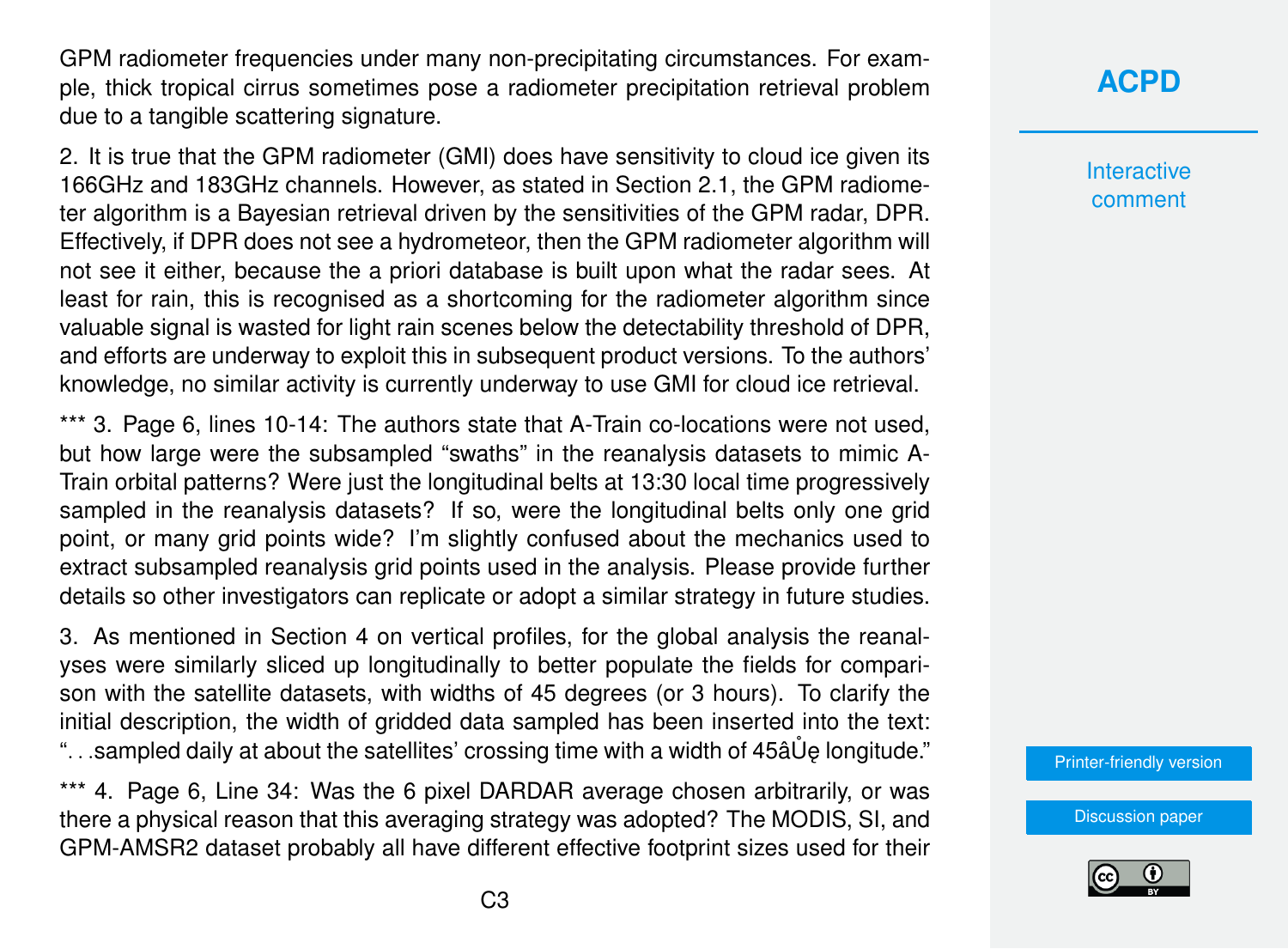products, so was 6 pixels a proxy average value that optimally satisfied the different passive footprint sizes?

4. The reasoning here is a little convoluted. We followed the example used in the GPM V05 database creation, where CloudSat rain rate statistics were sampled using a running mean of 6 pixels because this both approximated the size of the GPM imager footprint and yielded rainfall statistics that were not dissimilar from those of other GPM estimates (see GPM V05 passive algorithm ATBD). For the purposes of this study, the reviewer is correct in that these datasets do have differing footprint sizes, so it is a problematic decision to make. The choice of a 6 pixel running mean was better than using none, and also found to not yield significantly different results than say a 5 or 7 pixel running mean. The MODIS data were excluded from this analysis because the 1-degree gridded product was too dissimilar to the native/L2 data to warrant inclusion.

\*\*\* 5. Figure 1: I erroneously though SI was a reanalysis dataset since it was in the same column as ERA5 and MERRA. I quickly found the SI acronym listing in the manuscript text, but I recommend somehow highlighting the satellite versus reanalysis datasets somewhere in the Figure 1 caption to quickly remind readers. A simple fix is to state that ERA5 and MERRA are reanalysis datasets, DARDAR, GPM-AMSR2, MODIS, and SI are satellite datasets, then refer the reader to Section 2 for further descriptions.

5. Figure 1 has been amended to make this delineation between satellite and reanalysis datasets more explicit, both in the figure and caption: "Global mean IWP maps from six datasets: 4 satellite datasets (DARDAR, GPM, MODIS, SI) and 2 reanalyses (ERA5, MERRA-2)."

Referee #2:

\*\*\* This paper could be a really excellent contribution with sharper conclusions and a better summary. I think the summary does need a bit of a rewrite to sharpen the conclusions from the analysis. As noted below, the summary and conclusions could **Interactive** comment

[Printer-friendly version](https://www.atmos-chem-phys-discuss.net/acp-2018-275/acp-2018-275-AC1-print.pdf)

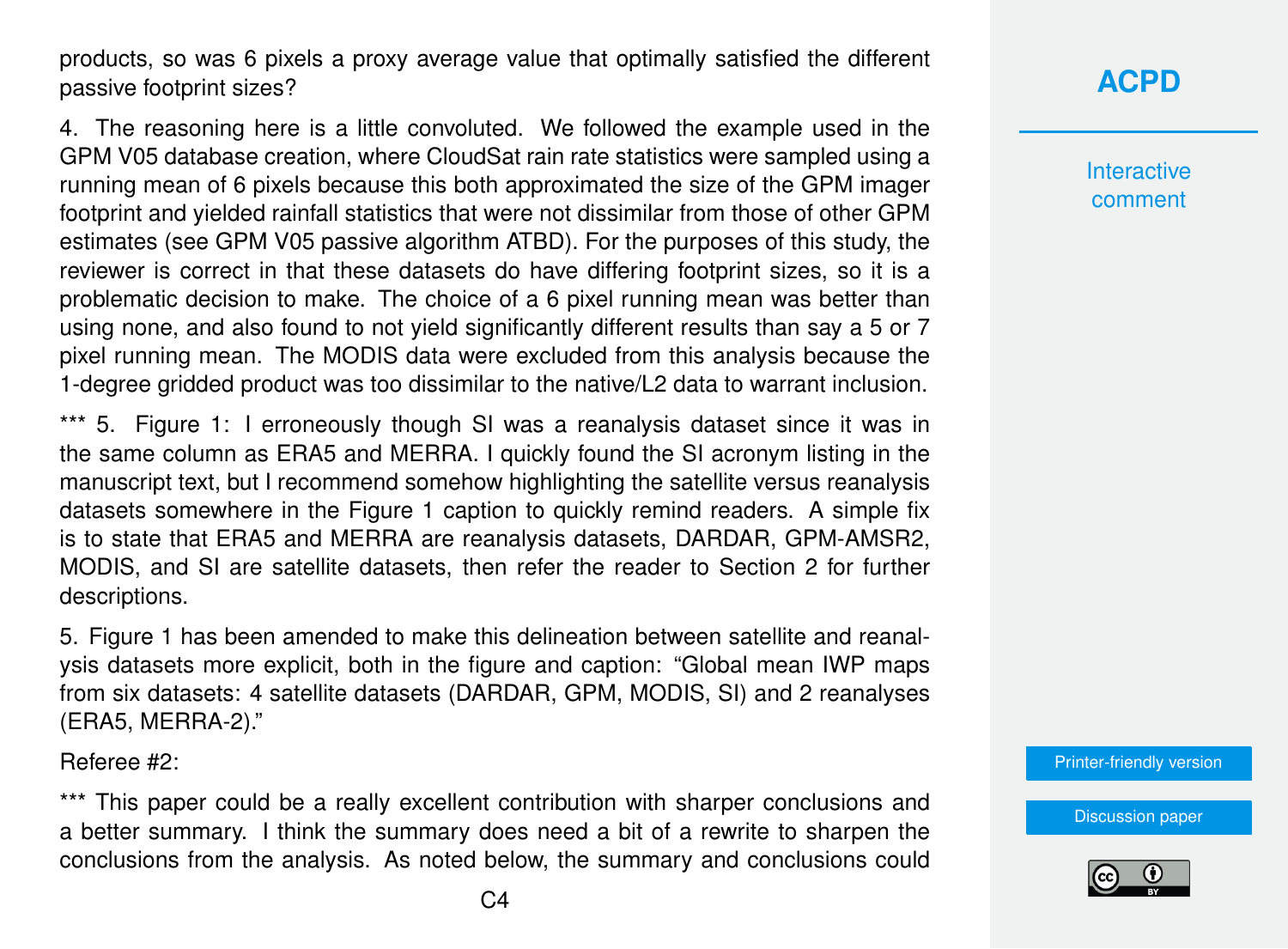note what the analysis says about where differences lie (noted in specific comments). Also the relative merits of the reanalyses (models) and review what they assimilate and how this might affect the results.

A few of the reviewer's comments caused further investigation that has added to the conclusions of the manuscript. This was especially true with Figure 2 and the importance of high IWP values, which prompted the figure to be expanded and a paragraph added to the discussion of IWP frequencies in Section 3. The conclusions section has been sharpened slightly and expanded. There is now a paragraph to sum up conclusions about the reanalyses, and statements about precipitating ice and comparisons to in situ data. The additions are intended to better convey which datasets to trust and where the uncertainties lie. But as no dataset holds claim to the truth, the conclusions are not forcefully presented.

The specific comments are addressed in order below:

\*\*\* Page 1, L8: homologous ? The word is a bit obtuse. Not good in an abstract, I think 'similar' would be fine here and easier on the reader.

1. 'Homologous' was changed to 'similar.'

\*\*\* Page 1, L14; can you bound uncertainty? Can you attribute systematic differences to microphysical assumptions?

2. This is a very tough problem to address, because the systematic differences for a given retrieval would be more regional or regime-dependent than something simple like a 20% low bias across the board. To a degree, we skirted this problem because it is too complex for this study to tackle head on. Even studies such as Heymsfield et al. (2017) that are relatively exhaustive also tend to skirt these issues, because in-situ data are by definition not global in scope and so narrow conclusions can be drawn. Ultimately, this particular study endeavours to present the results as they are, as others have gone into detail on how important the microphysical assumptions are in ice cloud retrieval.

**[ACPD](https://www.atmos-chem-phys-discuss.net/)**

**Interactive** comment

[Printer-friendly version](https://www.atmos-chem-phys-discuss.net/acp-2018-275/acp-2018-275-AC1-print.pdf)

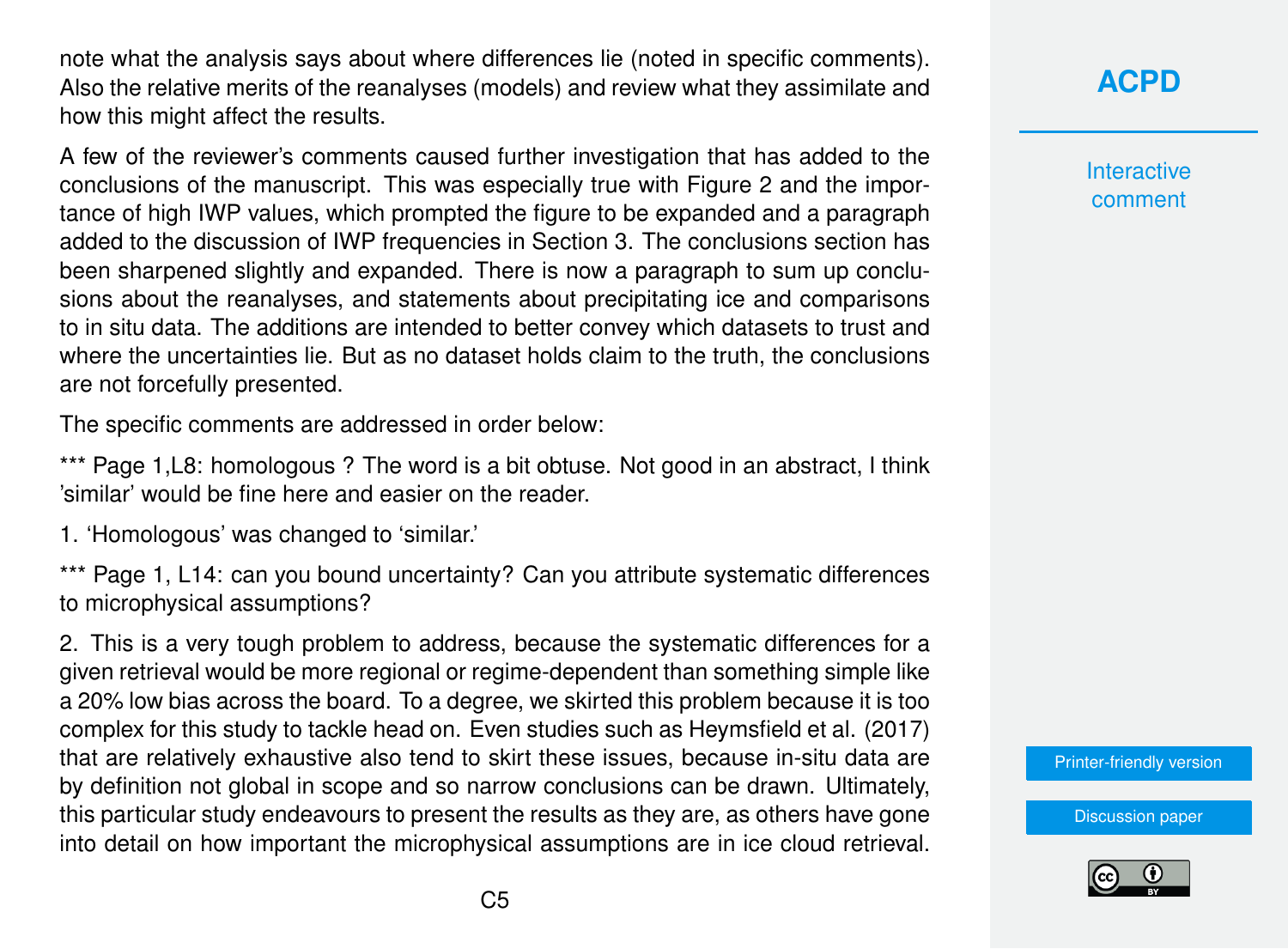However, to the authors' knowledge none has really examined how these assumptions scale up to global uncertainties in ice cloud mass.

\*\*\* Page 2, L3: the motivation here could be stronger. Ice clouds are generally the radiating layer to space. Ice cloud properties are highly uncertain, which makes this a difficult problem.

3. This prompted the strengthening of this paragraph by including this sentence: "Ice clouds are the most significant emitter of longwave radiation out to space, and thus uncertainty about their properties impacts the global energy balance."

\*\*\* Page 2, L4: I would probably suggest ice content is 'prognostic'. It is part of the hydrologic cycle.

4. Changed to 'prognostic.'

\*\*\* Page 2, L24: the difficulties you have accurately spelled out here beg the question of whether we should look at IWP or IWC at all, and instead work in a space where we understand the measurements (e.g. just compare attenuation due to ice for different wavelenghts to a simulated version of these quantities).

5. To address this viewpoint, similar to the following comment about satellite simulators, it is a well-taken point that harping on IWC is somewhat immaterial if the radiative properties are relatively invariant within the error bounds. However, we posit that comparison of physically understandable/intuitive quantities has some inherent value rather than discussing extinction at a given wavelength, say, and makes comparison between retrievals and models more readily manageable. This is a worthwhile point to stress, though IWC still seems the best way to compare different datasets in this manner.

\*\*\* Page 4, L2: I would Ike to see a discussion of satellite simulators here. At least acknowledge there are other ways forward.

6. In response, the following sentence was added to the 3rd to last paragraph in the introduction: "Satellite simulators offer an alternative perspective Masunaga et al.

**[ACPD](https://www.atmos-chem-phys-discuss.net/)**

**Interactive** comment

[Printer-friendly version](https://www.atmos-chem-phys-discuss.net/acp-2018-275/acp-2018-275-AC1-print.pdf)

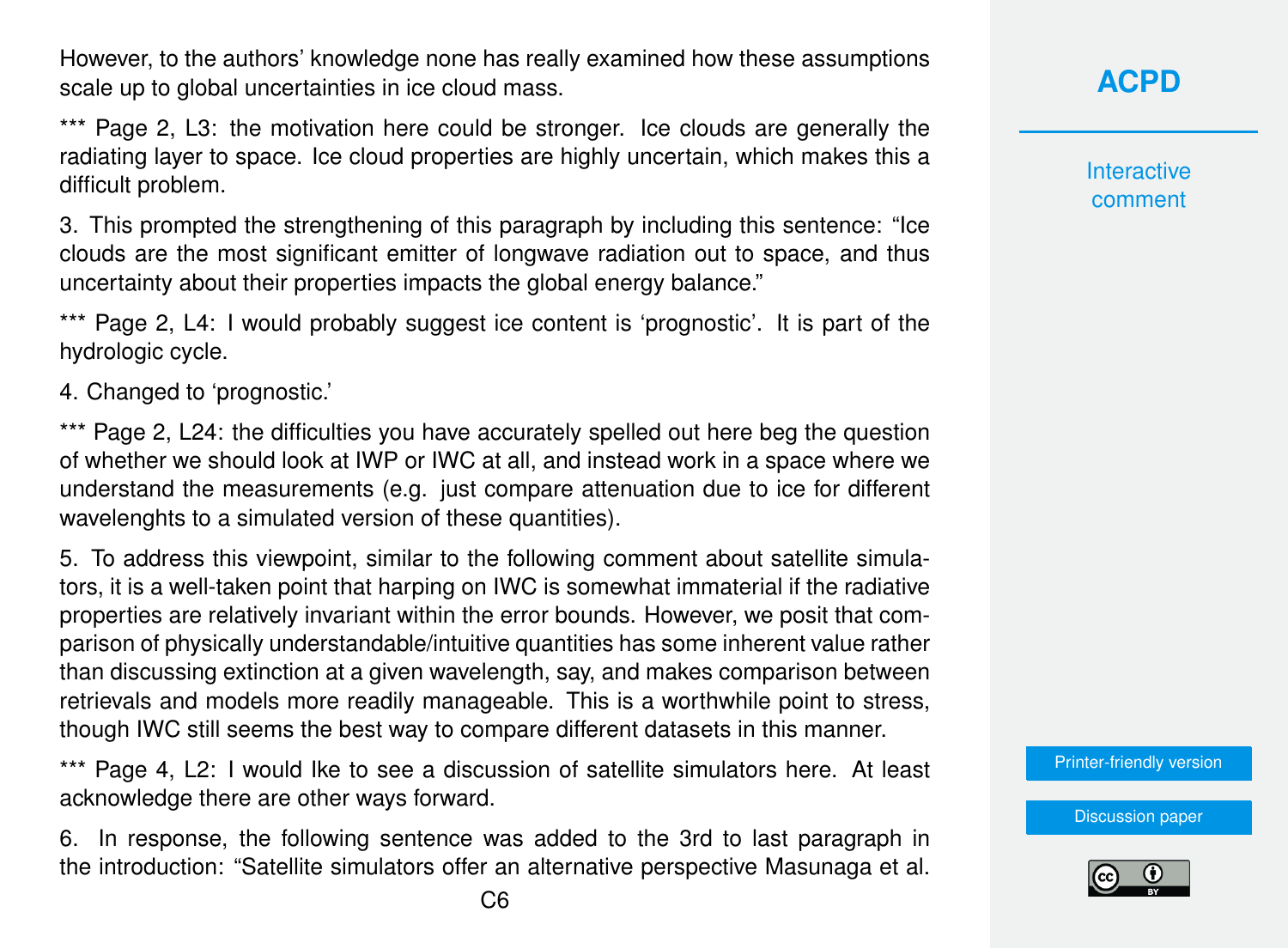(2010), in that retrieval of physical quantities may be viewed with secondary importance if signals at various wavelengths are well simulated; but, in the context of developing further physical understanding, this study focuses on the retrieved quantities."

\*\*\* Page 5, L33: isn't ice just precipitating (snow) and non precipitating? What is MERRA missing? Maybe you should use consistent terms here.

7. This section has been reworded to hopefully provide better clarity, seen below as #8.

\*\*\* Page 6, L4: you might need to be specific about what is assimilated and whether it is independent data you are comparing the reanalyses to.

8. The section describing the reanalyses has been modified to include discussion of what is assimilated by both MERRA-2 and ERA5, and how independent they are from the satellite datasets analysed. Additionally, a new citation (Geer et al., in press) was added to mention that ERA5 IWP lacks the convective ice component, which the authors were previously unaware of, but was pointed out at a conference presentation. Because this subsection was becoming lengthy, its paragraphs were divided up to improve readability, seen in full below:

"Two reanalysis datasets are used in this study. The first is the European Centre for Medium-range Weather Forecasts (ECMWF) Reanalysis 5, known as ERA5. The other is the Modern Era Retrospective Analysis for Research and Applications version 2 (MERRA-2), a dataset produced by NASA's Global Modeling and Assimilation Office (Gelaro et al., 2017). Both reanalyses provide profiles of ice water content, and both were downloaded at 0.5â Ue resolution.

Differentiating between precipitating and non-precipitating ice is problematic for models and observations alike, as noted in previous studies (Waliser et al., 2009; Jiang et al., 2012). ERA5 is different from all other datasets used in this study, as it differentiates between precipitating and non-precipitating ice as snow water and cloud ice water,

# **[ACPD](https://www.atmos-chem-phys-discuss.net/)**

**Interactive** comment

[Printer-friendly version](https://www.atmos-chem-phys-discuss.net/acp-2018-275/acp-2018-275-AC1-print.pdf)

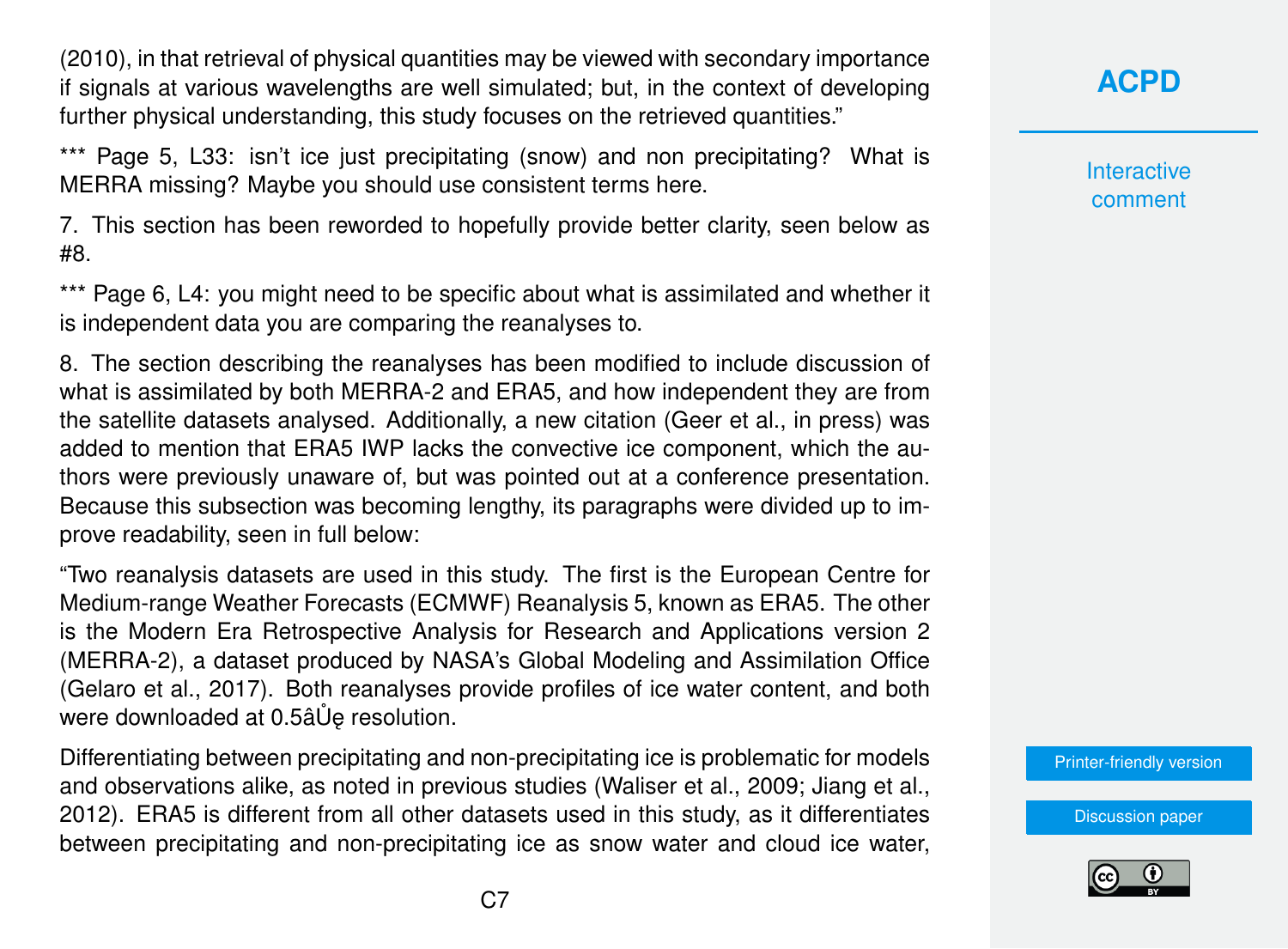respectively. Because all other datasets queried treat all ice together, ERA5 values reported here are combined unless otherwise stated. Additionally, a caveat to ERA5 IWP values discussed herein is that ERA5 does not output convective ice (Geer et al., 2018), which is parametrized in the model as a convective flux, and thus not included in total IWP here. In contrast, MERRA-2 parametrizes all precipitating ice and outputs only non-precipitating ice.

A noted difference between ERA5 and MERRA-2 is that ERA5 assimilates cloud- and precipitation-affected radiances from microwave sensors at a higher rate and for more channels (Geer et al., 2017; McCarty et al., 2016; Geer et al., 2018). Since these are the channels most sensitive to columnar atmospheric ice, it is hypothesized that ERA5 should represent a better estimate than MERRA-2. ERA5 assimilates a portion of allsky radiances from both the AMSR2 sensor and the NOAA-18 satellite, and MERRA-2 assimilates MHS radiances from NOAA-18, so the reanalysis estimates are not entirely independent of the GPM and SI estimates given."

\*\*\* Page 6, L6: a zonal mean plot of all 6 would help make this quanitative. It might be better unless there are pattern differences you want to point out. I guess this is figure 3, but I would like to see this mentioned here. Possibly even discussed here.

9. The authors considered moving the zonal means plot ahead in the manuscript, but prefer having the global view in exponential space shown first, before giving the zonal means in linear space to accent the quantitative differences. However, to aid the quantitative interpretation, the near-global mean values have been added to Fig. 3 (attached).

\*\*\* Page 6, L14: I like the detail on co-location. This is helpful. Does the Dardar picture qualitatively change if you only use 2015?

10. It does not change qualitatively, but a single year of CloudSat/CALIPSO data provides noisy statistics, especially when just using daytime-only observations, which is why we used as many years of DARDAR data as possible to make, for instance, the **Interactive** comment

[Printer-friendly version](https://www.atmos-chem-phys-discuss.net/acp-2018-275/acp-2018-275-AC1-print.pdf)

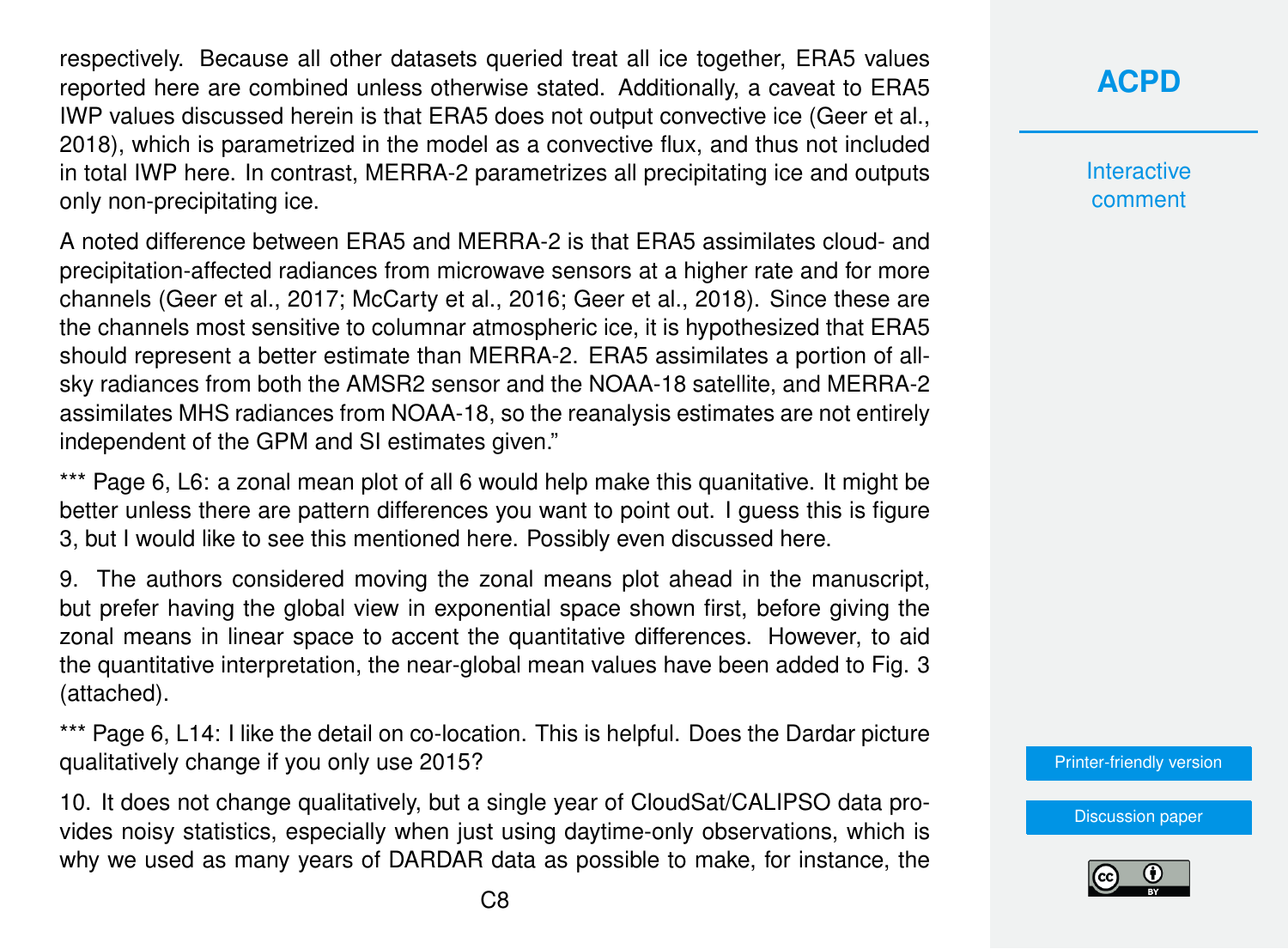DARDAR panel in Fig. 1 a coherent image instead of a very noisy one.

\*\*\* Page 6, L24: should this skewness be obvious in figure 2? It does not look like it.

11. This comment prompted Fig. 2 to be expanded (attached), as noted in the general comments above. The new view of a mass-weighted PDF accentuates this difference on the high end of the IWP spectrum, with ERA5 exhibiting much greater prevalence of very high IWP values in comparison to DARDAR or 2C-ICE.

\*\*\* Page 7, L5: what does not shown in figure 2 mean if zero values are included mean?

12. To clarify this in the text, the sentence now reads: "Zeros are accounted for in the calculated frequencies but not shown in Fig. 2 due to the logarithmic scale." In other words, the zero values would be difficult to show on this plot, but summing the curves shown will yield 100% only if also adding the true zero values quoted in the text. This is why SI has a smaller area under the curve when compared to the other datasets, as it has a lot of true zeros.

\*\*\* Page 7, L11: might be better to describe the sensitivity thresholds of each instrument specifically.

13. As the sensitivities depend on regime and microphysics, we added a short statement on sensitivity limits to guide readers: "For perspective, the detectability limit of CloudSat/CALIPSO is roughly 1g/m2 whereas for passive microwave less than 190GHz the detectability limit is more like 10 to 100g/m2 (Holl et al. 2014)." The CloudSat/CALIPSO detectability limit is close to 1mg/m3 in a given range gate, which is of order 1g/m2 for a cloud of any significant thickness.

\*\*\* Page 9, L7: here or later it would be useful to understand what data sets you trust. The fact that the models seem to put a large mass as precipitating (snow) is worth mentioning. Is this realistic?

14. Precipitating vs. non-precipitating IWC is now addressed more directly in

**[ACPD](https://www.atmos-chem-phys-discuss.net/)**

**Interactive** comment

[Printer-friendly version](https://www.atmos-chem-phys-discuss.net/acp-2018-275/acp-2018-275-AC1-print.pdf)

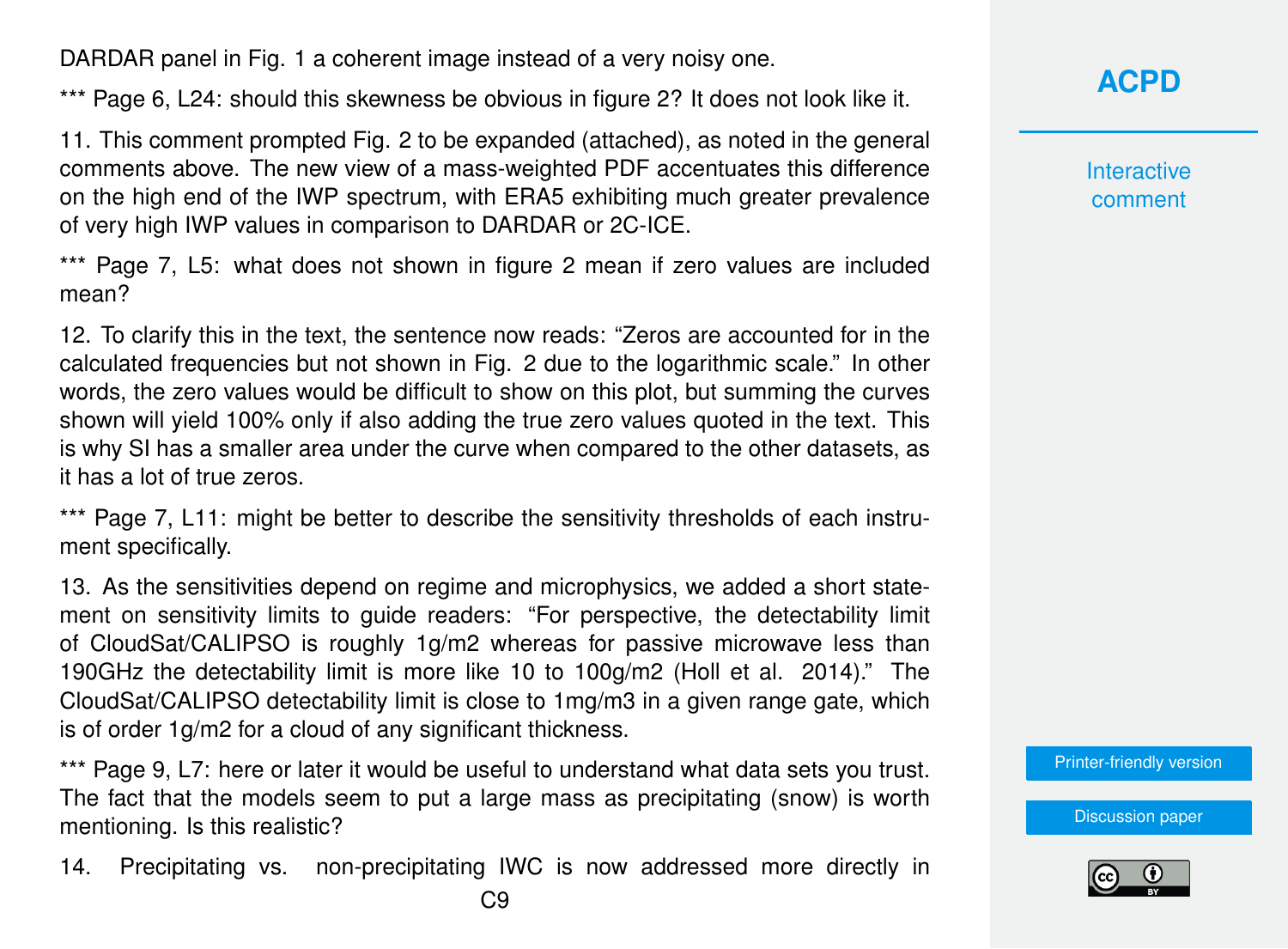manuscript, via citing the recently published Deng et al. (2018). This is addressed primarily in the 3rd paragraph of section 7:

"Differentiating between cloud and precipitating ice remains an issue when comparing model output with observations. Deng et al. (2018) argues that the majority of IWC at all atmospheric levels measured by 2C-ICE is particles of maximum diameter less than 800  $\mu$ m and thus presumably non-precipitating, which might indicate that ERA5 has too much precipitating ice, since SWP dominates over CIWP in most regimes for ERA5. Such differentiation is important, but depends on a fall speed to designate precipitating ice, and even CloudSat/CALIPSO had very limited information on this. If the GPM estimate is taken to represent a lower bound for precipitating ice due to its sensitivity primarily to large hydrometeors, this is not too far off the magnitude of SWP in ERA5. It is troubling that the CloudSat/CALIPSO estimates' global means are driven by high IWP cases (Fig. 2), where attenuation and partitioning into ice and mixed-phase are significant potential error sources for CloudSat. If there were a systematic high bias in retrievals of very high IWP from CloudSat, then the spread between estimates would shrink considerably."

\*\*\* Page 13, L8: what percent of variance is explained by the second principle component and is this significantly different than PC1and PC3?

15. This is now addressed directly as a follow-on to the original statement: ". . .the second PC represents 23, 23, 14, and 27% of the variability for the same, but is not significantly different from the third PC for the observational datasets, as noise seems to dominate the signal."

\*\*\* Page 14, L27: for figure 8, was the diurnal difference calculated before smoothing on each point? Or were day time and night time smoothed separately and then differences? I'm guessing the latter. Please clarify.

16. The reviewer is correct that it was the latter. The text has been amended to clarify this point: ". . .the gridded data were smoothed before differencing."

**Interactive** comment

[Printer-friendly version](https://www.atmos-chem-phys-discuss.net/acp-2018-275/acp-2018-275-AC1-print.pdf)

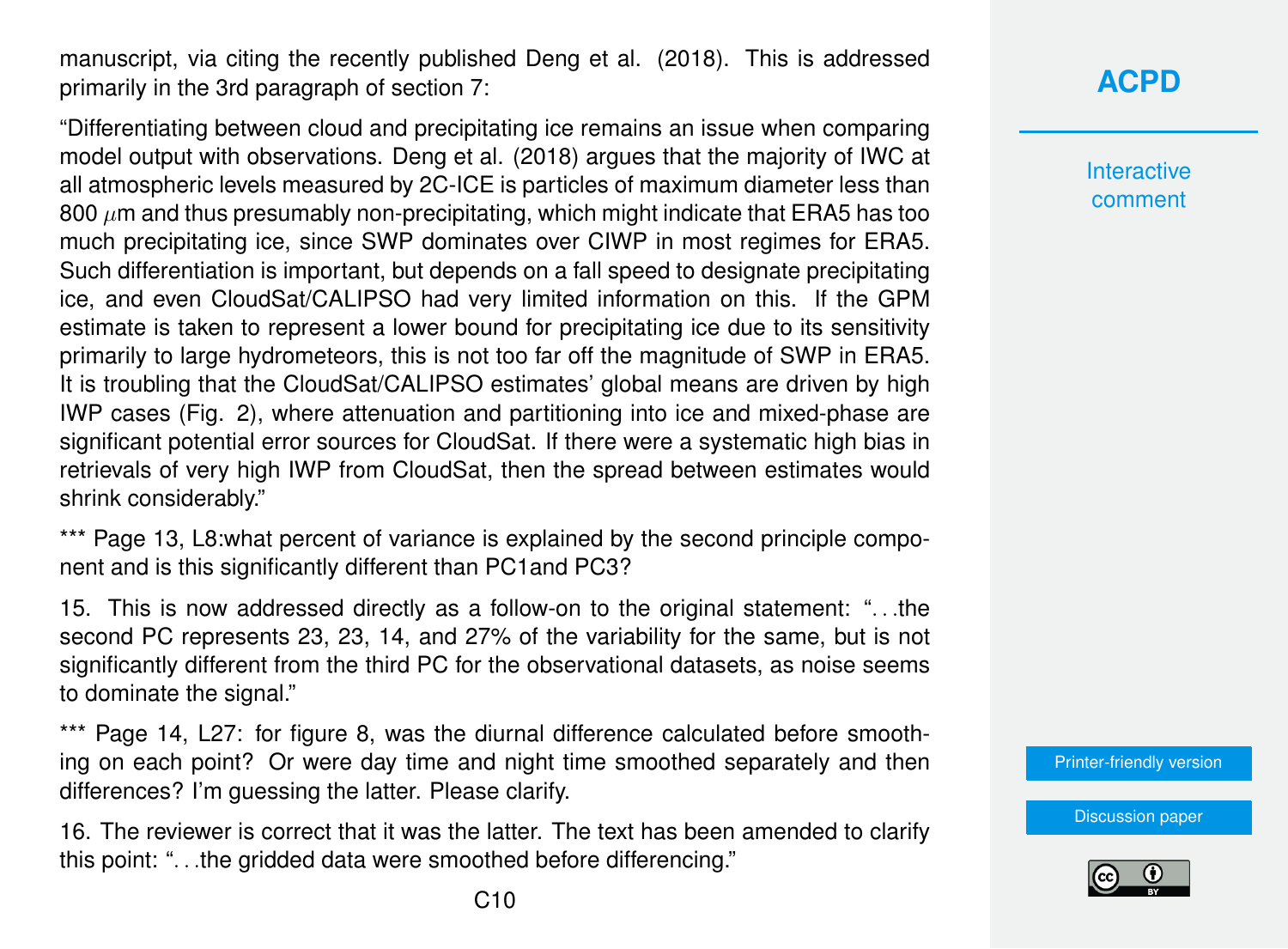\*\*\* Page 16, L4: relative to the insitu data from Heymsfield 2017, what satellite data do you think compares best with insitu. Why?

17. This comment dovetails with the response for point #2 above. It may seem like dodging the question to say that some datasets perform better than others in some places, but that is the truth as investigated by the Heymsfield et al. (2017) study.

\*\*\* Page 16, L14: can you explain the mechanism for the dirunally dependent microphysics in another sentence please? What was the Gong et al 2018 mechanism?

18. The phenomenon mentioned in the Gong et al. study is now given in the text: "For instance, Gong et al. (2018) found that ice particle axis ratio displays a distinct diurnal cycle over land and thus impacts polarimetric microwave measurements."

\*\*\* Page 16, L24: the discrepancy for large IWP probably deserves highlighting. There attenuation and microphysics with large particles may matter a lot. That they would also affect total mass disproportionately. This might be worth highlighting. It may also enable some comments on why the seasonal cycles look similar but not the diurnal cycle.

19. In conjunction with point #11 and #14, this comment prompted reexamination and highlighting in both Section 3 and the conclusions. As the relevant part of the conclusions is quoted above for the response to #14, below is the relevant paragraph from Section 3:

"The right panel of Fig. 2 features mass-weighted frequencies, showing which IWP bins contribute most to each dataset's mean. Integrating each curve in the right panel would approximate the near-global mean values presented in Fig. 3, absent lati- tudinal weighting. This view shows that the main cause for discrepancies in mean IWP comes from the high endâ $\tilde{A}$ Tmagnitudes in excess of 800 g m-2â $\tilde{A}$ Twith the peak contribution for 2C-ICE and DARDAR coming from IWP values of 1 to 16 kg m-2. Notably, 2C-ICE and DARDAR diverge for very high IWP values, indicating the importance of **[ACPD](https://www.atmos-chem-phys-discuss.net/)**

**Interactive** comment

[Printer-friendly version](https://www.atmos-chem-phys-discuss.net/acp-2018-275/acp-2018-275-AC1-print.pdf)

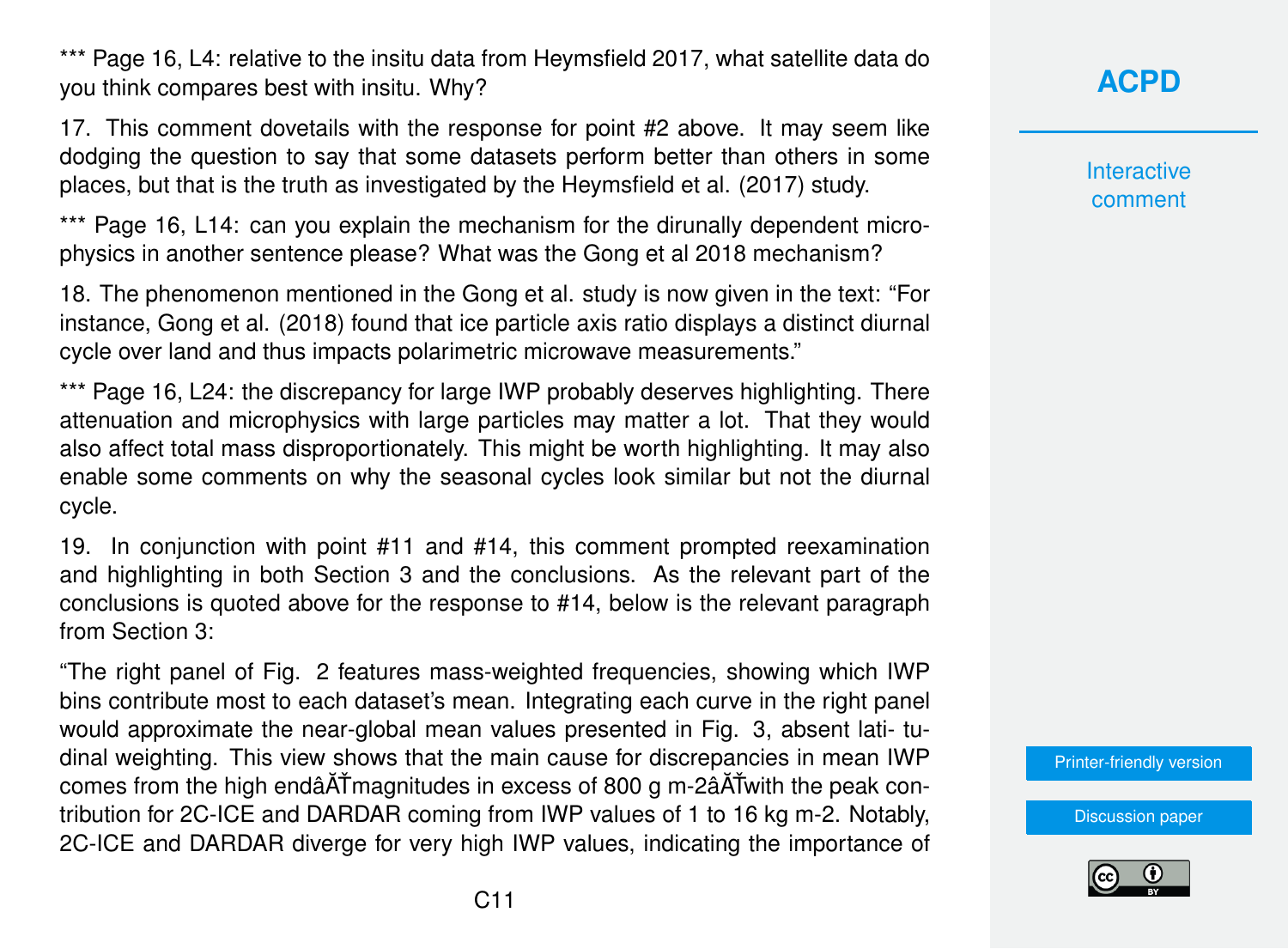microphysical or retrieval assumptions for these cases, since these observations use the same data. ERA5 and SI overestimate the prevalence of very high IWP values relative to the CloudSat/CALIPSO-based estimates, with ERA5 reporting IWP values greater than 16 kg m-2 significantly more often than either GPM or DARDAR. These large IWP values have outsize influence on the means despite their low frequencies of occurrence. For instance, DARDAR retrieves >4 kg m-2 less than 0.5% of the time but this accounts for almost a fourth of the global mean IWP; in contrast, ERA5 estimates such cases at less than 0.1% frequency, contributing about a ninth of its global mean.

\*\*\* Page 16, L25: what about the reanalyses? Can you please summarize what they do or do not assimilate, how that reflects the results, and comparisons between MERRA and era5?

20. As with point #8, the introduction of the reanalyses was amended to include discussion of what is assimilated. The conclusions have also been adjusted in line with this comment, hypothesizing that the relatively poor representation of IWC profiles in MERRA-2 may be a symptom of limited use of all-sky microwave radiances:

"For the reanalyses, MERRA-2 seems to underestimate ice mass systematically, since non-precipitating ice should dominate total IWP (Deng et al., 2018). MERRA-2 also distributes cloud ice markedly differently from both DARDAR and ERA5, which may be a consequence of assimilating few all-sky channels sensitive to scattering. ERA5 exhibits greater magnitudes of non-precipitating ice, but seems to possess both too much precipitating ice overall and high frequencies of very large IWP values (Fig. 2) that may not be physical. But ERA5 provides what appears to be a reasonable estimate of atmospheric ice at all but near-instantaneous scales (Fig. 8), especially when considering the caveat that convective ice flux is not included in this analysis. ERA5 captures large-scale variability well in comparison with satellite estimates, and matches reasonably well on the vertical distribution of mean ice mass, if not the magnitude."

References

### **[ACPD](https://www.atmos-chem-phys-discuss.net/)**

**Interactive** comment

[Printer-friendly version](https://www.atmos-chem-phys-discuss.net/acp-2018-275/acp-2018-275-AC1-print.pdf)

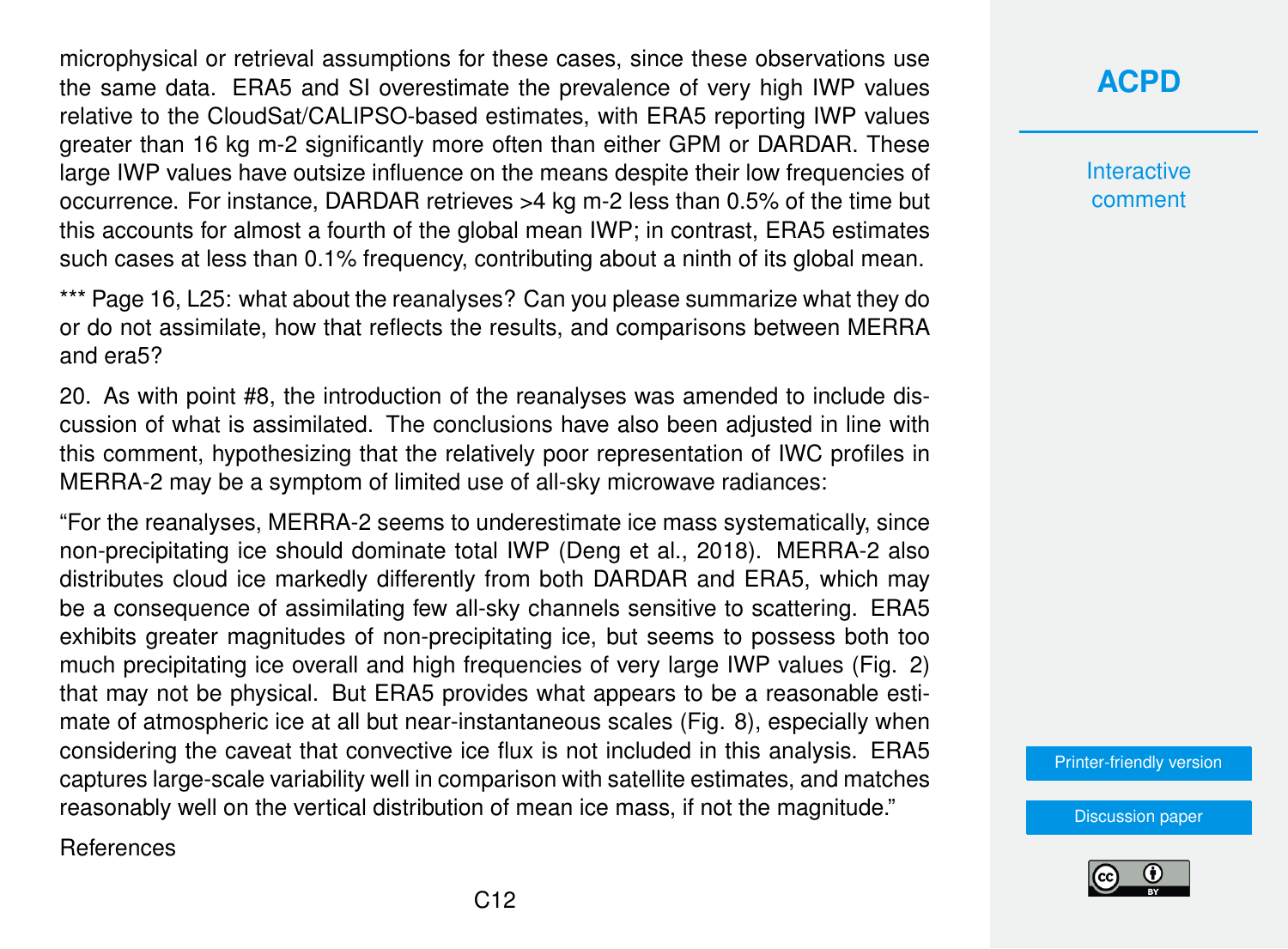Deng, M., Mace, G. G., Wang, Z., Li, J.-L. F., and Luo, Y.: Partitioning Ice Water Content from Retrievals and Its Application in Model Comparison, J. Atmos. Sci., 75, 1105–1120, https://doi.org/10.1175/JAS-D-17-0017.1, 2018.

Gong, J., Zeng, X., Wu, D. L., and Li, X.: Diurnal Variation of Tropical Ice Cloud Microphysics: Evidence from Global Precipitation Measurement Microwave Imager (GPM-GMI) Polarimetric Measurements, Geophys. Res. Lett., 45, 1185–1193, https://doi.org/10.1002/2017GL075519, 2018.

GPM Science Team: GPROF2017 version 1 and version 2 (used in GPM V5 processing), Algorithm theoretical basis document (ATBD), tech. rep., NASA, https://pmm.nasa.gov/sites/default/files/document\_files/ATBD\_GPM\_GPROF\_June1\_2017.pdf, 2017.

Heymsfield, A., Krämer, M., Wood, N. B., Gettelman, A., Field, P. R., and Liu, G.: Dependence of the ice water content and snowfall rate on temperature, globally: Comparison of in situ observations, satellite active remote sensing retrievals, and global climate model simulations, J. Appl. Meteorol. Climatol., 56, 189–215, https://doi.org/10.1175/JAMC-D-16-0230.1, 2017.

Holl, G., Eliasson, S., Mendrok, J., and Buehler, S.: SPARE-ICE: Synergistic ice water path from passive operational sensors, J. Geophys. Res. Atmos., 119, 1504–1523, 2014.

Interactive comment on Atmos. Chem. Phys. Discuss., https://doi.org/10.5194/acp-2018-275, 2018.

Interactive comment

[Printer-friendly version](https://www.atmos-chem-phys-discuss.net/acp-2018-275/acp-2018-275-AC1-print.pdf)

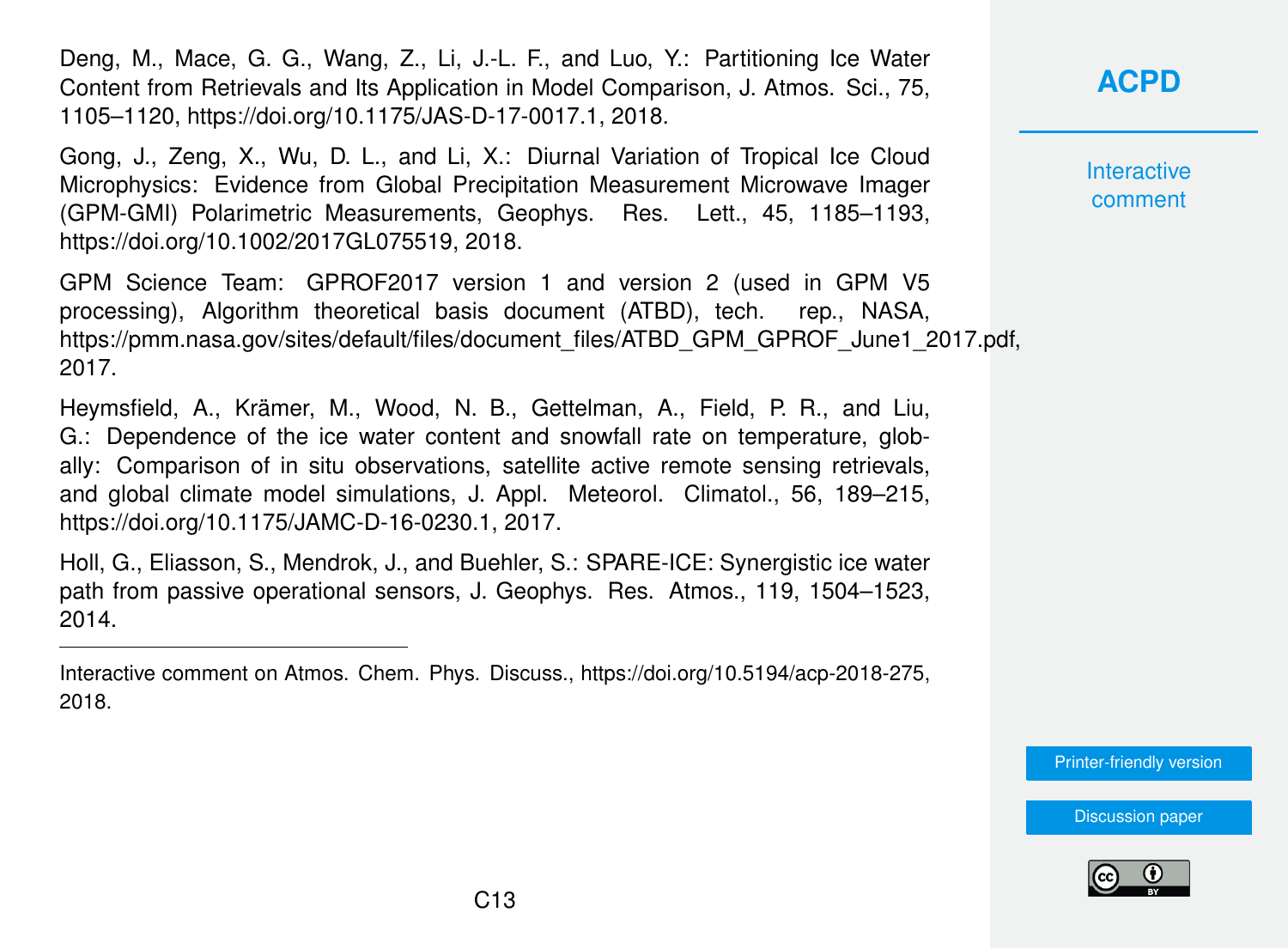

#### **[ACPD](https://www.atmos-chem-phys-discuss.net/)**

**Interactive** comment

[Printer-friendly version](https://www.atmos-chem-phys-discuss.net/acp-2018-275/acp-2018-275-AC1-print.pdf)

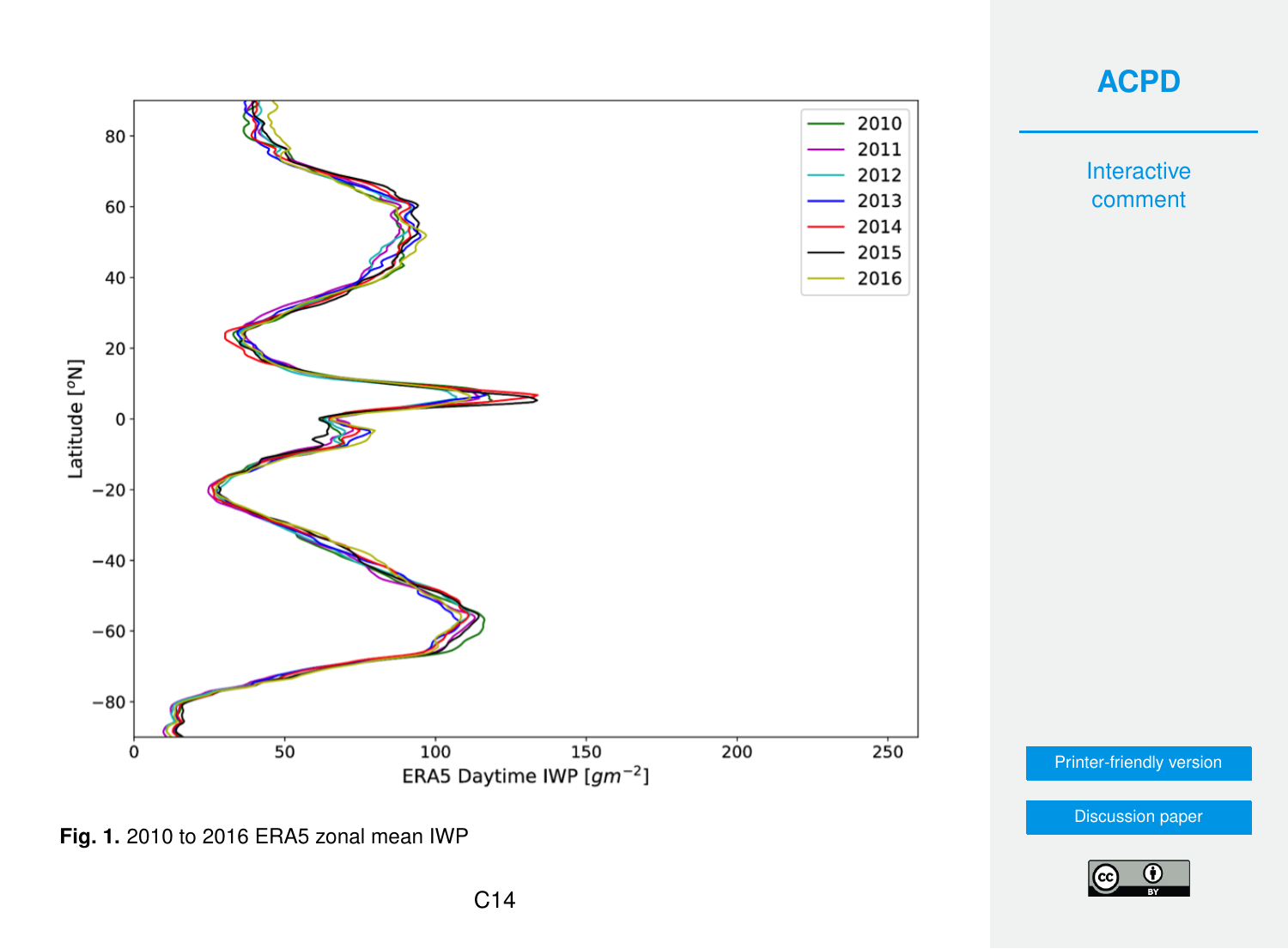**Interactive** comment



**Fig. 2.** Figure 2 (updated)

[Printer-friendly version](https://www.atmos-chem-phys-discuss.net/acp-2018-275/acp-2018-275-AC1-print.pdf)